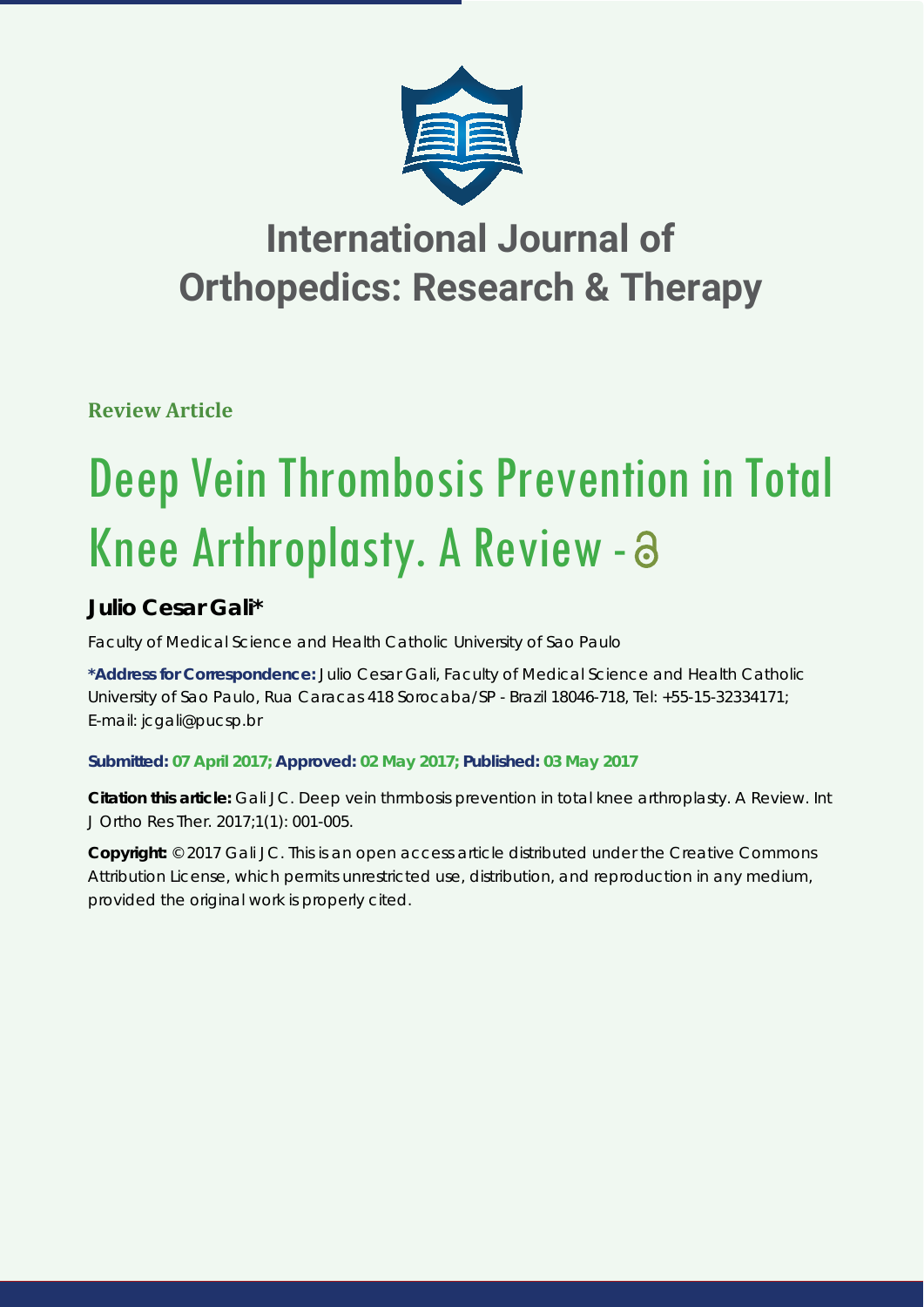#### **ABSTRACT**

The author reported an update of main deep vein thrombosis prophylaxis and pulmonary embolism risk factors after total knee arthroplasty, divided into mechanical and pharmacological were reported. The principal currently used drugs, their dosage, comparative risks and benefits are discussed.

**Keywords :** Total knee arthroplasty; Complications; Venous thrombosis; Pulmonary embolism; Prevention

#### **INTRODUCTION**

Total Knee Arthroplasty (TKA) is a surgical procedure to relief pain and ameliorates impaired function caused by severe arthritis, if nonsurgical treatments are no longer helpful. TKA is generally a safe procedure however some complications may occur. One potential complication is Deep Vein Thrombosis (DVT). Song, et al. [1] did a prospective observational study using bilateral lower limb venography in 109 patients within a week after primary unilateral TKA. They reported that the incidence of symptomatic DVT and asymptomatic DVT, following the surgical procedure was 4.6 and 18.3%, respectively. There are some risk factors for DVT development: age older than 60 years, obesity, use of oral contraceptives or hormone replacement therapy, varicose veins, inflammatory bowel disease, history of DVT or Pulmonary Embolism (PE), family history of thrombosis, and prolonged tourniquet time.

Basically there are mechanical and pharmacological methods used for DVT prevention.

#### **MECHANICAL METHODS**

Early patient mobilization is the simplest and costless way to prevent thrombus formation. There are some modalities of DVT prevention with mechanical methods. Intermittent pneumatic compression is used to diminish venous stasis, enhance blood flow speed, and raising circulating fibrinolysins level'. Venous foot pumps may simulate the physiological pump action on the venous plexus that happens during weight bear and walking and thus may increase venous flow. Compression stockings promote gentle pressure to the legs for excessive blood accumulation prevention.

However, mechanical compression is usually less efficacious to demote DVT prevalence than pharmacologic methods, which can be used in patients who are at high risk of bleeding or combined to pharmacologic methods.

Blanchard, et al. [2] evaluated DVT occurrence in 108 patients after TKA, with phlebography done eight to 12 days after surgery. DVT prevention was done in 60 of them with Low Molecular Weight Heparin (LMWH), and in 48 people mechanical prophylaxis prevention was performed with continuous intermittent pneumatic compression of the foot. Forty-seven DVT were diagnosed in all patients, 16 (26.7%) in the LMWH group and 31 (64.6%) in the mechanical prophylaxis group. The difference between the two groups was considered highly significant  $(p < 0.001)$ .

Lachiewicz, et al. [3] in a prospective, randomized study compared two methods of calf compression for prophylaxis of thromboembolism after TKA: a Rapid Inflation, Asymmetrical Compression (RIAC) and a Sequential Circumferential Device (SCD). After unilateral primary TKA the incidence of thrombi with was 8.4% for the RIAC group and 16.8% for the SCD group ( $p = 0.03$ ). On the contrary the incidence of thrombi in patients with bilateral TKA, was 4% for the RIAC group compared to 22.7% for the SCD device group ( $p = 0.05$  per knee). They concluded that the RIAC use significantly lower the thromboembolism rate.

He, et al. [4] in a meta-analysis study demonstrated no effectiveness of continuous passive motion therapy on preventing Venous Thromboembolic Disease (VTD) in patients after TKA.

#### **PHARMACOLOGICAL METHODS**

The first practical clinical guide to prevent DVT occurrence was done by the American College of Chest Physicians (ACCP), in 1985. This guide had two levels of recommendation. The most effective was based in randomized controlled trials with consistent results. The drugs that matched those indications were warfarin with an International Normalised Ratio (INR) of 2 to 3, low-molecularweight heparin and fondaparinux.

On the other hand there is the concern that the INR of 2 to 3 might be high for orthopedic surgeries, and the use of drugs indicated to obtain this level regardless patients' risk profiles could place some patients with relative low risk of DVT to a hazard for bleeding [5]. Also there was a very low correlation between the presence of DVT and PE and the significance of asymptomatic DVT was questioned [6].

In 2012, the American Academy of Orthopaedic Surgeons published a guideline on preventing VTD in patients undergoing elective hip and knee arthroplasty. They reported that these patients are at risk for bleeding and bleeding-associated complications. Their recommendation was the use of pharmacologic agents and/ or mechanical compressive devices for the prevention of VTD in patients who are not at elevated risk beyond that of the surgery itself for venous thromboembolism or bleeding. For patients who have had a previous venous thromboembolism, pharmacologic prophylaxis and mechanical compressive devices are indicated. For those who also have a known bleeding disorder and/or active liver disease, they suggest the use mechanical compressive devices only [7].

Drugs prescribed to prevent thrombi formation or growing are labeled antithrombotics and they consist of antiplatelet and anticoagulants drugs.

Aspirin is an effective antiplatelet drug. In 2006, Lotke & Lonner published their outcomes with aspirin combined with early mobilization, regional anesthesia and foot pumps, for thromboembolic events prevention in 3473 consecutive patients submitted to TKA. The prevalence of nonfatal PE and proximal venous thrombosis was 0.26% and 0.2%, respectively. They concluded that aspirin is safer than and equally efficacious as other chemoprophylactic agents for DVT prevention after TKA [8].

Callaghan, et al. [9], in 2008, reported that DVT incidence in a low-risk TKA population was 2.6% with the prophylactic use of aspirin, early ambulation, and foot pumps. They considered the prevention efficacy extremely successful.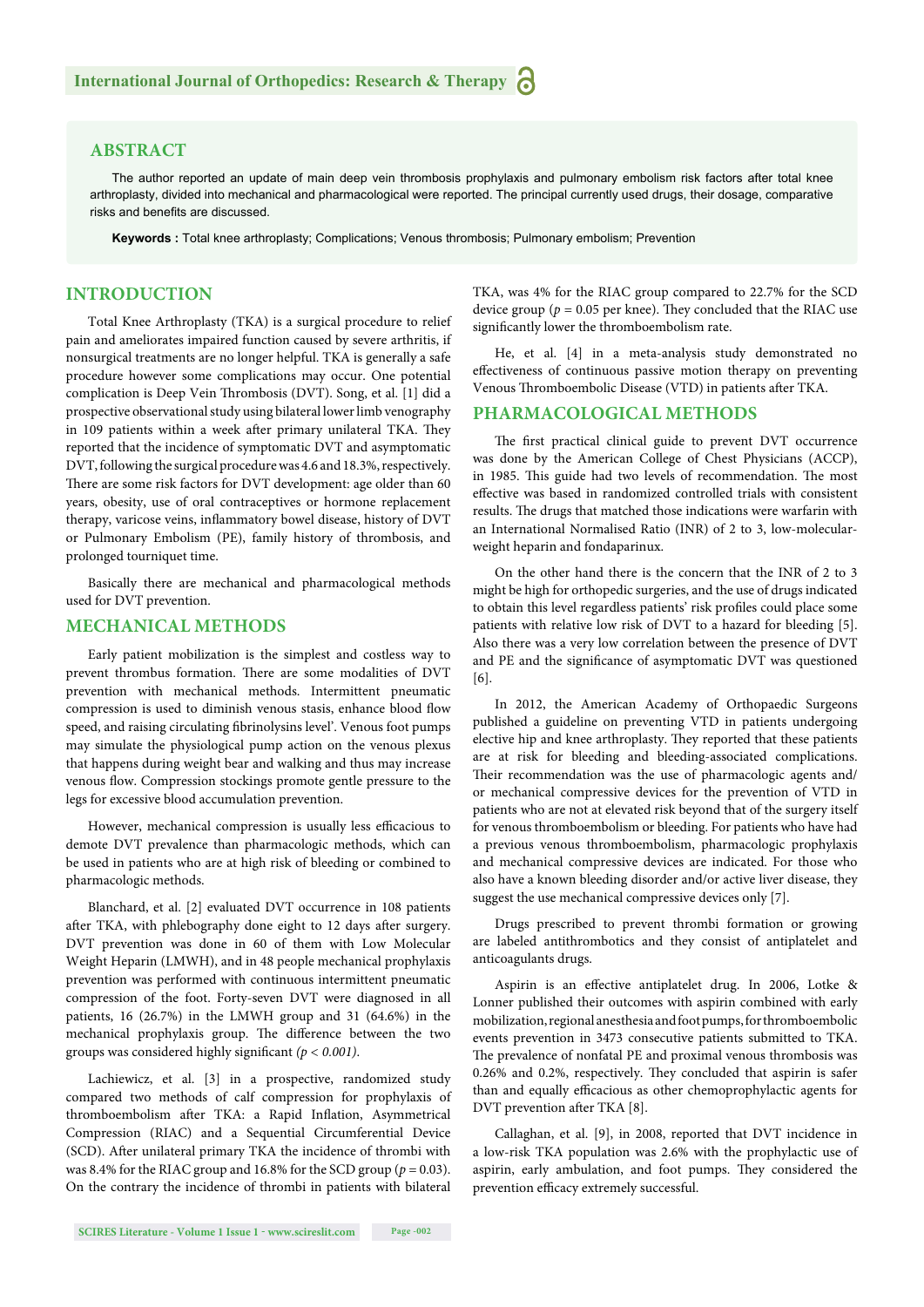#### **International Journal of Orthopedics: Research & Therapy**

In 2010, Bozic, et al. compared aspirin to warfarin or LMWH for venous thromboembolism prevention in TKA patients. The DVT or PE occurrence among people treated with aspirin was 2.3% compared to 3.1% for LMWH group patients and 4.0% for warfarin group individuals (*P* = 0.0037 for aspirin vs LMWH and *P < .001* for aspirin vs warfarin). Alternating logistic regression models were used to justify patients gathering within physicians and physicians within hospitals and a significance level of  $P \leq .05$  to provide face validity or because of observed confounding with other variables [10].

The aspirin recommended dosage is 325 mg twice daily. However recent publication reported that 81-mg twice daily is not inferior to high-dose aspirin for venous thromboembolism prophylaxis following total joint arthroplasty [11].

Coumarins (warfarin) are antagonists to vitamin K oral anticoagulant drugs. There are some disadvantages of warfarin use: long onset of action, long half-life, INR control requirement and common interaction between coumarins and diety.

Low Molecular Weight Heparin includes several types of anticoagulant drugs that have high activity anti-factor Xa e low activity anti-IIa or antithrombin.

Liu et al. [12] evaluated two treatment protocols for DVT prevention with enoxaparin after TKA. One patients group initiated enoxaparin prescription 12 hours after wound closure, and the second group got it 24 hours after that. In both groups 40 mg enoxaparin was given subcutaneously once a day for 10-14 days. Statistical analysis using the χ2 test, Student's t test, and Wilcoxon rank-sum test showed that both regimens were similar for DVT prevention but the 24h onset group was safer for bleeding *(p < 0.05)*.

Arsoy et al. compared LMWH to compression device with aspirin for VTD prophylaxis after total hip or knee arthroplasty. They concluded that compression device associated to aspirin decreases readmissions rates, major complications, and wound problems after primary total joint arthroplasty [13].

Fondaparinux is a factor Xa specific inhibitor synthetic pentasaccharide. In a double-blind study, Bauer et al. compared subcutaneous doses of 2.5 mg fondaparinux to 30 mg of enoxaparin twice daily in patients undergoing elective major knee surgery. The fondaparinux group had a significantly lower incidence of venous thromboembolism by day 11 (12.5 %) than the enoxaparin group (27.8%), corresponding to 55.2% reduction in risk *(P < 0.001)* but major bleeding occurred more frequently in the fondaparinux group  $(P = 0.006)$  [14].

Rivaroxaban is a direct factor Xa inhibitor. In a randomized double-blind trial, Lassen et al. compared oral rivaroxaban, 10 mg once daily, received 6 to 8 hours after surgery, to subcutaneous enoxaparin, 40 mg once daily, beginning 12 hours before surgery, in 2531 patients undergoing TKA. Major venous thromboembolism occurred in 1.0% of patients in rivaroxaban group and in 2.6% of patients in enoxaparin group (absolute risk reduction, 1.6%; P=0.01). Major bleeding was seen in 0.6% of patients given rivaroxaban and 0.5% of patients given enoxaparin [15].

 Rivaroxaban was compared to enoxaparin in the RECORD studies. Rivaroxaban showed less surgical-site bleeding for TKA and similarity to enoxaparin for Total Hip Arthroplasty [16].

Dabigatran is a direct thrombin inhibitor. The proposed dosage is 110 mg, one to four hours after the surgery, then 110 mg twice a

**SCIRES Literature - Volume 1 Issue 1 - www.scireslit.com Page -003**

day for 10 days for TKA. In a study with 1728 patients undergoing primary joint replacement the use of dabigatran led to 20% increase in post-operative wound leakage compared to 5% increase with a multimodal regimen, consisted of LMWH as an inpatient and the extended use of aspirin  $(p < 0.001)$ . The thromboembolism rate in dabigatran patients group was 1.3% compared to 0.3% in patients receiving the multimodal thromboprophylaxis regimen ( $p = 0.047$ ) [17].

Outcomes of dabigatran clinical trials studies RE-Novate, RE-Model, and RE-Mobilize using both the European regimen (40 mg/ day) and the American regimen (30 mg every 12 hours) during major hip and knee surgeries did not report inferior safety and efficacy to those obtained with enoxaparin in DVT prevention [18].

Apixaban is a factor Xa inhibitor. The suggested dosage is 2.5 mg twice daily starting 12 to 24 hours after operation, continued for 12 days ( $\pm$  2) after knee and 35 days ( $\pm$  3) after hip arthroplasty. Raskob et al. managed a pooled analysis of two double-blind randomized studies previously reported including 8464 patients. Comparing 2.5 mg twice a day apixaban to 40 mg daily enoxaparin. The Mantel-Haenszel test was used for statistical analysis. Major venous thromboembolism occurred in 0.7% and 1.5% in the apixaban and enoxaparin patients, respectively (risk difference, apixaban minus enoxaparin =  $-0.8\%$ ; two-sided  $p = 0.001$  for superiority). Major bleeding occurred in 0.7% and 0.8% in the apixaban and enoxaparin patients, respectively (risk difference -0.02%). Combined major and clinically relevant nonmajor bleeding happened in 14.4% of patients receiving apixaban and 4.9% of patients receiving enoxaparin (risk difference -0.6%). They concluded that apixaban was more effective than enoxaparin without increased bleeding [19].

A systematic review, meta-analysis, and indirect treatment comparisons checked rivaroxaban or dabigatran or apixaban versus enoxaparin for prophylaxis against venous thromboembolism after total hip or knee replacement. The relative risks and their respective 95% confidence intervals were calculated for each study and for the pooled studies for each of the anticoagulants. The authors reported that the relative risk of clinically relevant bleeding was higher with rivaroxaban, similar with dabigatran and lower with apixaban, and compared to enoxaparin the risk of symptomatic venous thromboembolism was lower with rivaroxaban and similar with dabigatran and apixaban [20].

On the other hand Revankar et al. in an economic evaluation of apixaban use showed that this drug is a cost-effective alternative for post-surgical venous thromboembolism prevention compared to enoxaparin [21].

Edoxaban is an oral direct factor Xa inhibitor. STARS E-3 trial compared edoxaban 30 mg once daily beginning 6 to 24 hours post surgery or enoxaparin 20 mg subcutaneously twice daily beginning 24 to 36 hours post surgery for 11 to 14 days after TKA, in patients in Japan and Taiwan. Symptomatic PE, symptomatic DVT, or asymptomatic DVT occurred in 7.4% patients receiving edoxaban and 13.9% patients receiving enoxaparin (relative risk reduction, 46.8%), demonstrating non-inferiority *(P < 0.001)* and superiority (*P* = 0.010) of edoxaban relative to enoxaparin. The incidence of all bleeding events (major bleeding, clinically relevant non-major bleeding, and minor bleeding) was 22.3% versus 18.9% in the edoxaban and enoxaparin treatment groups, respectively  $(P = 0.265)$  and suggesting that the superior efficacy of edoxaban was not associated with an increased incidence of bleeding events [22].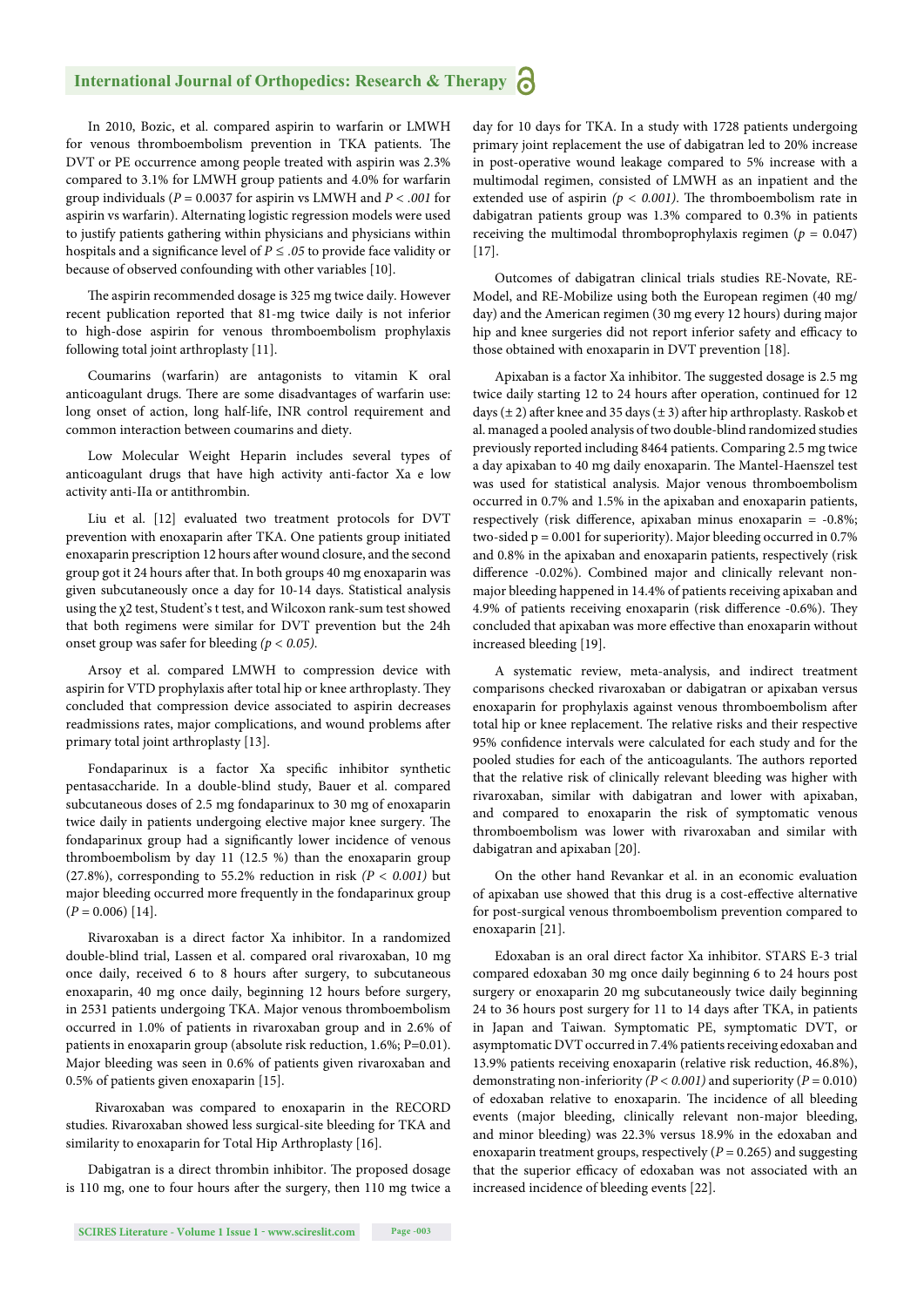#### **International Journal of Orthopedics: Research & Therapy**

Betrixaban is a Factor Xa (FXa) oral direct inhibitor. Betrixaban 15 mg twice a day and 40 mg twice a day were compared to enoxaparin 30 mg twice a day in the EXPERT trial. The DVT incidence for betrixaban 15 mg, betrixaban 40 mg, and enoxaparin was 20%, 15% and 10%, respectively. On the other hand bleeding report with betrixaban 15 mg was none, 2.4% for betrixaban 40 mg and 4.5% clinically significant non-major bleeds, and 2.3% clinically significant major bleeds with enoxaparin use. However the authors informed that the study had relatively small sample sizes; therefore, formal statistical comparisons between treatments groups or between doses were not planned [23].

Parvizi et al. in a retrospectively studied of 26,415 primary and revision total joint arthroplasties cases performed from 2000 to 2010 at their institution, recommended that efforts must be made to minimize PE risk during the first two weeks after the procedure, since 81% documented symptomatic PE cases occurred within three postoperative days, 89% within one postoperative week, and 94% within two postoperative weeks [24].

There are some reported risk factors associated with PE after TKA: total amount of operative bleeding, [25] age  $\geq$  70, female gender, higher body mass index, [26] delaying the administration of postsurgical thromboprophylaxis, [27] and in AB blood patients [28].

In summary, when performing TKA surgeons must be aware of potential DVT risks and factors associated with PE. Early mobilization and mechanical prevention methods may be used. Risk and benefit of pharmacological methods should be discussed with patients. If on the one hand, the goal is preventing DVT occurrence, conversely avoid bleeding complications is essential.

#### **REFERENCES**

- 1. Song K, Xu Z, Rong Z, Yang X, Yao Y, Shen Y, et al. The incidence of venous thromboembolism following total knee arthroplasty: a prospective study by using computed tomographic pulmonary angiography in combination with bilateral lower limb venography. Blood Coagul Fibrinolysis. 2016; 27: 266-9. https://goo.gl/zmtZQU
- 2. Blanchard J, Meuwly JY, Leyvraz PF, Miron MJ, Bounameaux H, Hoffmeyer P, et al. Prevention of deep-vein thrombosis after total knee replacement. Randomized comparison between a low-molecular-weight heparin (nadroparin) and mechanical prophylaxis with a foot-pump system. J Bone Joint Surg Br. 1999; 81: 654-9. https://goo.gl/1VsqyZ
- 3. Lachiewicz PF, Kelley SS, Haden LR. Two mechanical devices for prophylaxis of thromboembolism after total knee arthroplasty. A prospective, randomised study. J Bone Joint Surg Br. 2004; 86: 1137-41. https://goo.gl/tZd3LX
- 4. He ML, Xiao ZM, Lei M, Li TS, Wu H, Liao J. Continuous passive motion for preventing venous thromboembolism after total knee arthroplasty. Cochrane Database Syst Rev. 2014; 7: CD008207. https://goo.gl/cM92tL
- 5. Barrack RL. Current guidelines for total joint VTE prophylaxis: dawn of a new day. J Bone Joint Surg Br 2012; 94: 3-7. https://goo.gl/E5DeTv
- 6. Parvizi J, Jacovides CL, Bican O, Purtill JJ, Sharkey PF, Hozack WJ, et al. Is deep vein thrombosis a good proxy for pulmonary embolus? J Arthroplasty 2010; 25: 138-44. https://goo.gl/MZizKp
- 7. Jacobs JJ, Mont MA, Bozic KJ, Della Valle CJ, Goodman SB, Lewis CG, et al. American Academy of Orthopaedic Surgeons clinical practice guideline on preventing venous thromboembolic disease in patients undergoing elective hip and knee arthroplasty. J Bone Joint Surg Am 2012; 94: 746-7. https://goo. gl/F5M8tf
- 8. Lotke PA, Lonner JH. The benefit of aspirin chemoprophylaxis for thromboembolism after total knee arthroplasty. Clin Orthop Relat Res 2006; 452: 175-80. https://goo.gl/invQqr
- 9. Callaghan JJ, Warth LC, Hoballah JJ, Liu SS, Wells CW. Evaluation of deep venous thrombosis prophylaxis in low-risk patients undergoing total knee arthroplasty. J Arthroplasty 2008; 23: 20-4. https://goo.gl/z38QUg
- 10. Bozic KJ, Vail TP, Pekow PS, Maselli JH, Lindenauer PK, Auerbach AD. Does aspirin have a role in venous thromboembolism prophylaxis in total knee arthroplasty patients? J Arthroplasty 2010; 25: 1053-60. https://goo.gl/qdrMto
- 11. Parvizi J, Huang R, Restrepo C, Chen AF, Austin MS, Hozack WJ, et al. Low-Dose Aspirin Is Effective Chemoprophylaxis Against Clinically Important Venous Thromboembolism Following Total Joint Arthroplasty. A Preliminary Analysis. J Bone Joint Surg Am. 2017; 99: 91-8. https://goo.gl/rW3Uf3
- 12. Liu F, Chu X, Huang J, Tian K, Hua J, Tong P. Administration of enoxaparin 24 h after total knee arthroplasty: safer for bleeding and equally effective for deep venous thrombosis prevention. Arch Orthop Trauma Surg. 2014; 134: 679-83. https://goo.gl/NvEwik
- 13. Arsoy D, Giori N, Woolson S. Mechanical Compression Reduces Readmissions and Wound Complications from Low Molecular Weight Heparin after Total Hip or Knee Arthroplasty. AAOS Annual Meeting. San Diego, 2017. https://goo.gl/Bua3Nx
- 14. Bauer KA, Eriksson BI, Lassen MR, Turpie AG. Fondaparinux compared with enoxaparin for the prevention of venous thromboembolism after elective major knee surgery. N Engl J Med. 2001; 345: 1305-10. https://goo.gl/yAYDl0
- 15. Lassen MR, Ageno W, Borris LC, Lieberman JR, Rosencher N, Bandel TJ, et al. Rivaroxaban versus enoxaparin for thromboprophylaxis after total knee arthroplasty. N Engl J Med. 2008; 358: 2776-86. https://goo.gl/wURFxI
- 16. Levitan B, Yuan Z, Turpie AG, Friedman RJ, Homering M, Berlin JA, et al. Benefit-risk assessment of rivaroxaban versus enoxaparin for the prevention of venous thromboembolism after total hip or knee arthroplasty. Vasc Health Risk Manag. 2014; 26: 157-67. https://goo.gl/WjSRst
- 17. Bloch BV, Patel V, Best AJ. Thromboprophylaxis with dabigatran leads to an increased incidence of wound leakage and an increased length of stay after total joint replacement. Bone Joint J. 2014; 96: 122-6. https://goo.gl/o3kaOk
- 18. Yoshida RA, Yoshida WB, Rollo HA. New oral anticoagulants for the prophylaxis and treatment of venous thromboembolism in large orthopedic surgeries. J Vasc Bras. 2011; 10: 145-53. https://goo.gl/ZqVZIJ
- 19. Raskob GE, Gallus AS, Pineo GF, Chen D, Ramirez LM, Wright RT, et al. Apixaban versus enoxaparin for thromboprophylaxis after hip or knee replacement: pooled analysis of major venous thromboembolism and bleeding in 8464 patients from the ADVANCE-2 and ADVANCE-3 trials. J Bone Joint Surg Br. 2012; 94: 257-64. https://goo.gl/E2uqJM
- 20. Gómez-Outes A, Terleira-Fernández AI, Suárez-Gea ML, Vargas-Castrillón E. Dabigatran, rivaroxaban, or apixaban versus enoxaparin for thromboprophylaxis after total hip or knee replacement: systematic review, meta-analysis, and indirect treatment comparisons. BMJ. 2012; 344: 3675. https://goo.gl/bV6TfN
- 21. Revankar N, Patterson J, Kadambi A, Raymond V, El-Hadi W. A Canadian study of the cost-effectiveness of apixaban compared with enoxaparin for post-surgical venous thromboembolism prevention. Postgrad Med. 2013; 125: 141-53. https://goo.gl/sD7Fxk
- 22. Fuji T, Wang CJ, Fujita S, Kawai Y, Nakamura M, Kimura T, et al. Edoxaban versus enoxaparin for thrombophylaxis after total knee arthoplasty: the STARS E-3 trial. Thromb Res. 2014; 134: 1198-204. https://goo.gl/pQraeE
- 23. Turpie AG, Bauer KA, Davidson BL, Fisher WD, Gent M, Huo MH, Sinha U, Gretler DD; EXPERT Study Group. A randomized evaluation of betrixaban, an oral factor Xa inhibitor, for prevention of thromboembolic events after total knee replacement (EXPERT). Thromb Haemost. 2009; 101: 68-76. https://goo.gl/5tdc6Z
- 24. Parvizi J, Huang R, Raphael IJ, Maltenfort MG, Arnold WV, Rothman RH. Timing of Symptomatic Pulmonary Embolism with Warfarin Following Arthroplasty. J Arthroplasty. 2015; 30: 1050-3. https://goo.gl/UYjpHp